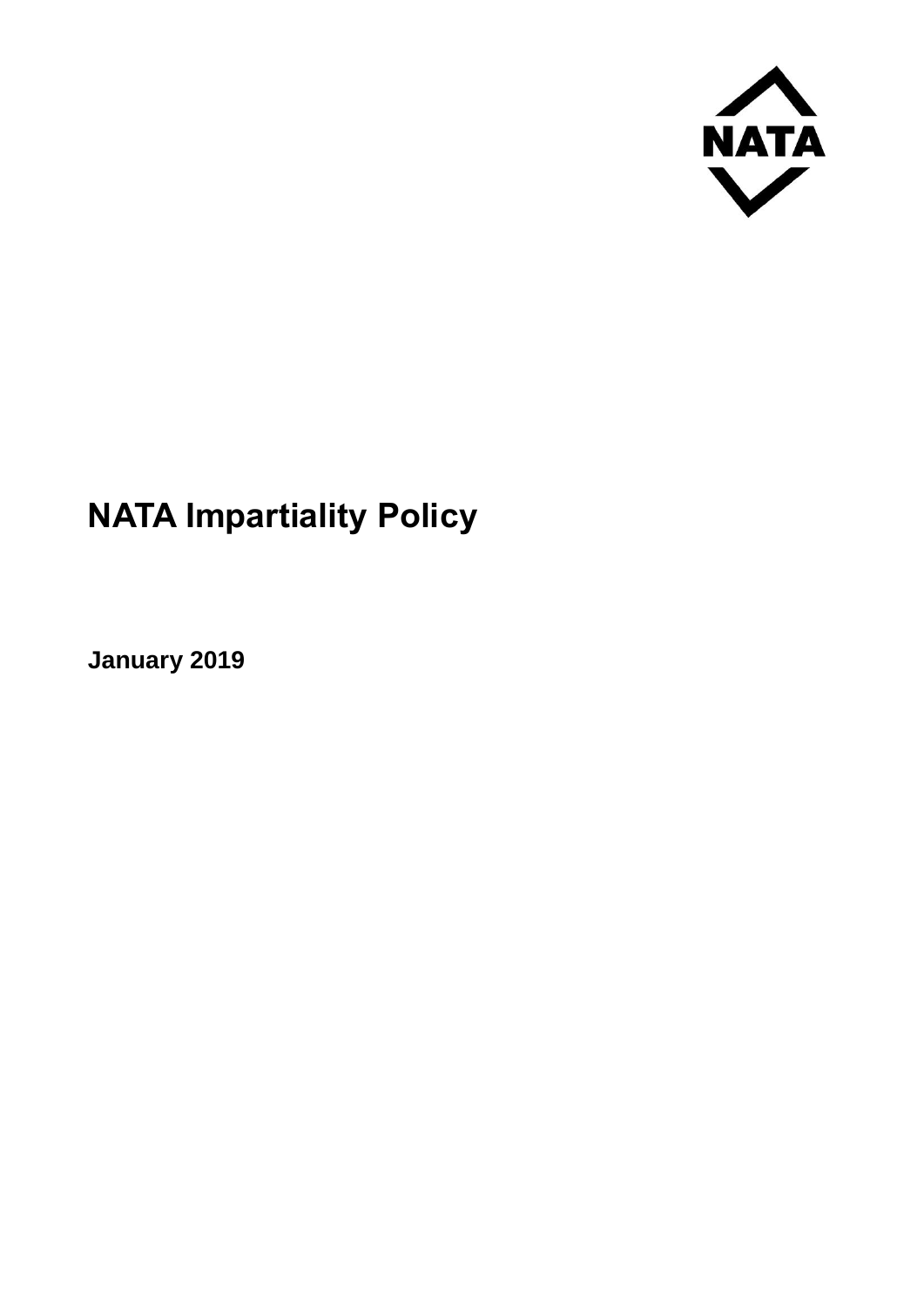## **© Copyright National Association of Testing Authorities, Australia 2019**

This publication is protected by copyright under the Commonwealth of Australia Copyright Act 1968.

NATA's accredited facilities or facilities seeking accreditation may use or copy this publication or print or email this publication internally for accreditation purposes.

Individuals may store a copy of this publication for private non-commercial use or copy a reasonable portion of this publication in accordance with the fair dealing provisions in Part III Division 3 of the Copyright Act 1968.

You must include this copyright notice in its complete form if you make a copy of this publication.

Apart from these permitted uses, you must not modify, copy, reproduce, republish, frame, upload to a third party, store in a retrieval system, post, transmit or distribute this content in any way or any form or by any means without express written authority from NATA.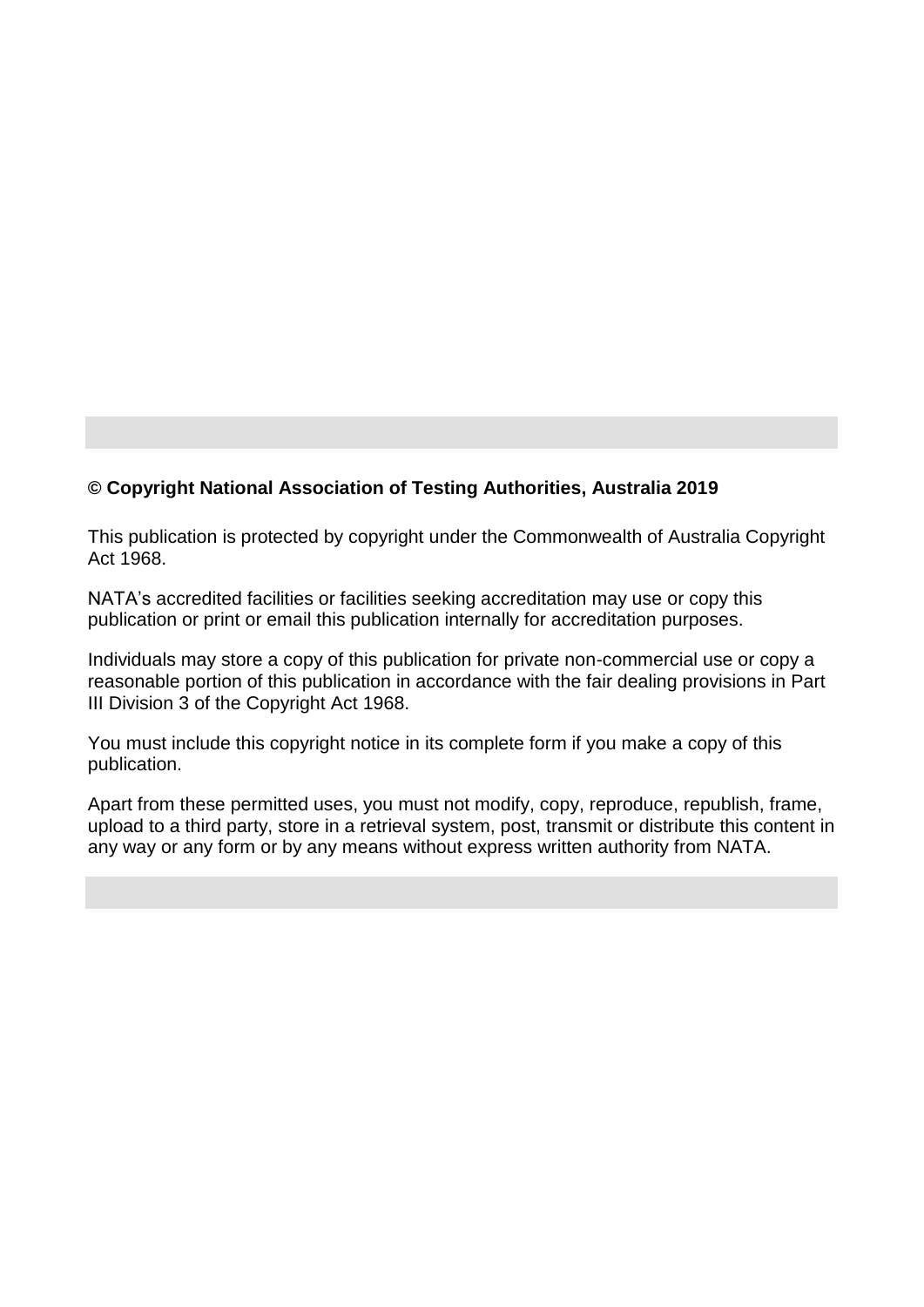## **NATA Impartiality Policy**

NATA's Board of Directors is committed to governing NATA in accordance with the Corporations Act 2001 and the Australian Charities and Not-for-profits Commission Act 2012.

NATA complies with ISO/IEC 17011:2017 Conformity Assessment - Requirements for accreditation bodies accrediting conformity assessment bodies. The importance of, and a commitment to, compliance with this international standard is included in NATA's Quality Policy.

ISO/IEC 17011 includes requirements for undertaking accreditation impartially.

NATA's top management is committed to ensuring all aspects of NATA's accreditation activities are undertaken impartially and actively monitors these activities to identify, mitigate and/or eliminate any risks to impartiality where such risks are identified.

NATA has high level policies and procedures around undue influence and conflict of interest which are applicable to all individuals involved in its accreditation activities. Policies and agreements ensure the impartiality of individuals (both employees and volunteers) at all levels of the organisation including the Board of Directors, in their involvement in NATA's accreditation activities both individually and in committees.

NATA has policies and processes to ensure accreditation requirements are developed impartially and with the input of all relevant stakeholders and that those requirements are then applied impartially in its accreditation activities.

Any application for accreditation which falls within the scope of the accreditation programs offered by NATA is considered, as required under NATA's Constitution, and judged impartially with regard to compliance with accreditation criteria.

Our accreditation decision making processes have been developed to ensure decisions are made impartially, with independent oversight and are well informed.

Jennifer Evans **Chief Executive Officer**